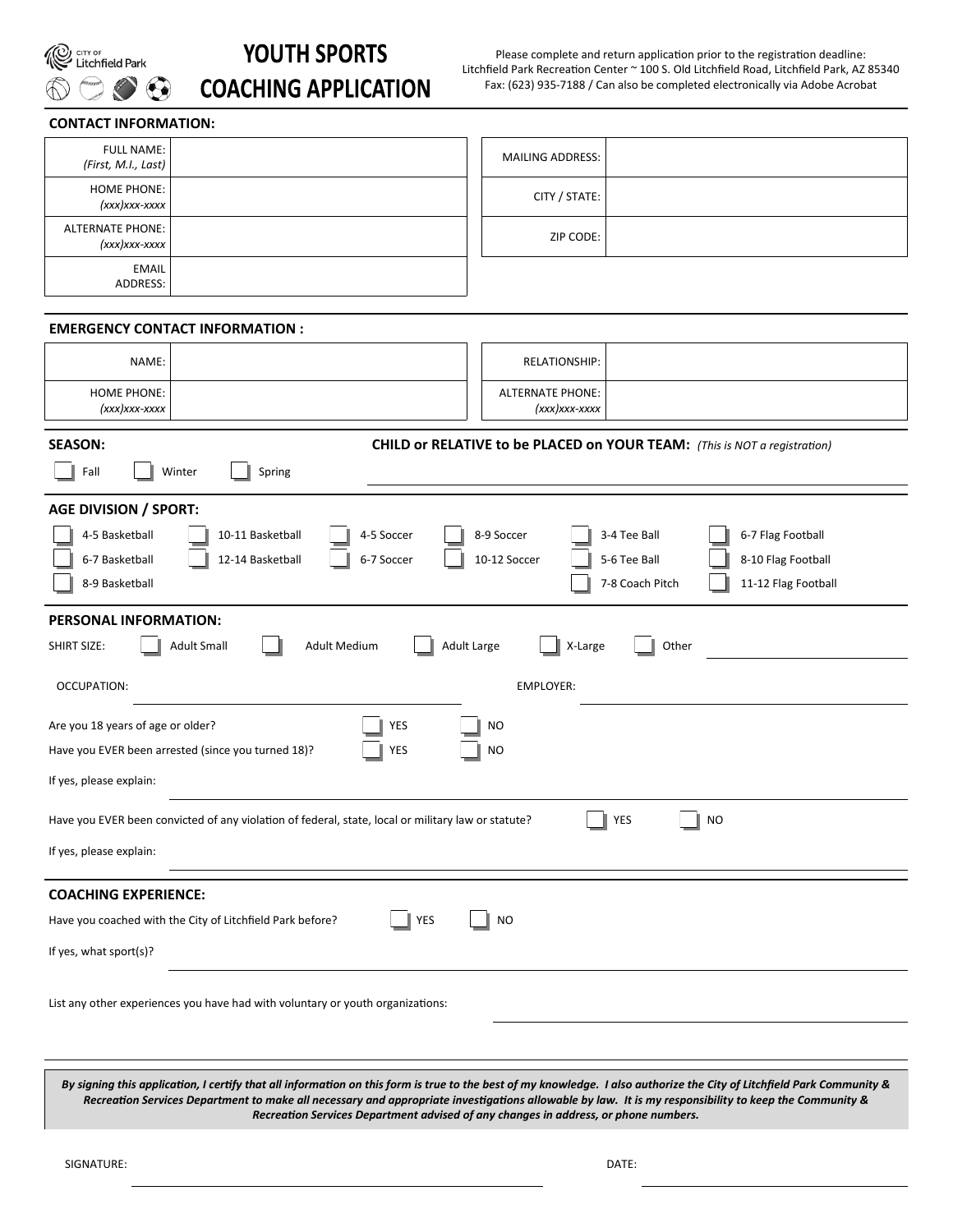

**Coaches' Code of Ethics** 

# *I hereby pledge to live up to the City of Litchfield Park's Coaches' Code of Ethics*

- I will place the emotional and physical well-being of my players ahead of a personal desire to win.
- I will promise to review and practice the basic first aid principles needed to treat injuries of my players.
- I will do my best to organize practices that are fun and challenging for all my players.
- I will treat each player as an individual, remembering the large range of emotional and physical development for the same age group.
- I will do my best to provide a safe playing situation for my players.
- I will be knowledgeable in the rules of each sport that I coach, and I will teach these rules to my players.
- I will use those coaching techniques appropriate for each of the skills that I teach.
- I will remember that I am a youth sports coach, and that the game is for the children and not adults.
- I will provide a sports environment for my team that is free of drugs, tobacco, and alcohol, and I will refrain from their use at all youth sports events.
- I will lead by example in demonstrating fair play and sportsmanship to all my players.

| <b>NAME:</b>          | Which sports have you previously coached in the City of Litchfield Park?<br>(check all that apply)                                                                                                                              |                                |  |  |
|-----------------------|---------------------------------------------------------------------------------------------------------------------------------------------------------------------------------------------------------------------------------|--------------------------------|--|--|
| <b>ADDRESS:</b>       | <b>Basketball</b><br><b>Tee Ball</b>                                                                                                                                                                                            | <b>Flag Football</b><br>Soccer |  |  |
| CITY / STATE / ZIP:   |                                                                                                                                                                                                                                 |                                |  |  |
| <b>EMAIL ADDRESS:</b> | <b>NOTE:</b> We require all youth sports coaches to complete an annual<br>background check upon completion of the NYSCA Certification Class.<br>This background check includes the following:<br>• Social Security Number Trace |                                |  |  |
| SIGNATURE:            | • National Criminal Database Search<br>• Statewide / Countywide Criminal Search                                                                                                                                                 |                                |  |  |

*The Completion of this application DOES NOT GUARANTEE a coaching position. The City of Litchfield Park's Community & Recreation Services Department will notify each applicant of their status.*